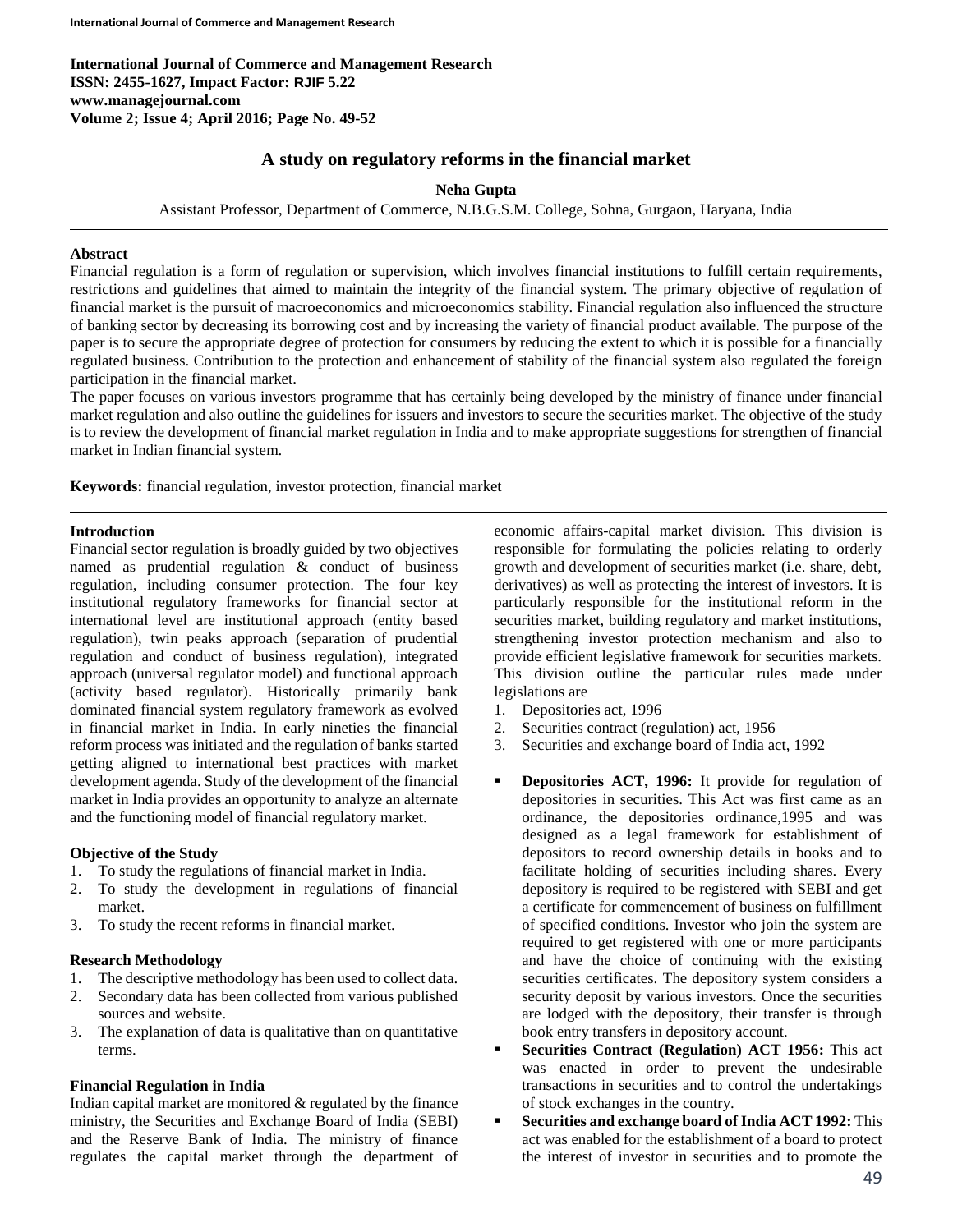development of and to control the undertakings of securities market and for matters connected therewith. This act is an act of the parliament of India enacted for regulation and development of securities market in India.

### **Aim of Regulation**

- **Market Confidence:** Consumer confidence is an economic indicator that measures the degree of optimism that consumers feel about the overall state of the economy and their personal financial situation. The "consumer confidence" studies the "spending" and "saving" intention of customer" and to maintain confidence in the financial system.
- **Financial Stability:** Contributing to the protection and enhancement of stability, review of which provide an overview of the financial system of risk and vulnerability. It aims to provide awareness of issues which are relevant for safeguarding the stability of financial system.
- **Consumer Protection:** Securing the appropriate degree of protection for consumer, government may require businesses to disclose detail information about securities and financial disclosure as well particularly in those areas where risk is involved.
- **Reduction Of Financial Crime:** Financial crime is being reduced to the extent to which it is possible for a regulated business, and by using effective systems and controls we can detect and prevent from financial crime.
- **Regulatory Foreign Participation In The Financial Market:** Engaging in internationally regulatory efforts, financial market is regulated by the government intended to promote high quality standards and practices.

#### **The Regulators**

 **SEBI (Securities and Exchange Board of India):** SEBI (securities and exchange board of India) is the regulatory authority established under SEBI Act 1992, its primary function include protecting investor interest, promoting and regulating the Indian securities market. SEBI regulate and governed all financial intermediaries which participate in the Indian securities market, whether domestic or foreign. Foreign investors are required to register with DDPs with result to participate in Indian securities market.

#### **SEBI functions to regulate Indian stock market**

- 1. **Specify rules and regulations:** SEBI has the power to control stock exchanges. As the time of the market has been determined by SEBI and SEBI has the right to change the timing if necessary.
- 2. **Providing licence to dealers and brokers:** SEBI has the right to withhold or cancel the license of brokers and dealers who are not following the specified guidelines and no dealer can start distributing securities to investors without getting a license or approval from SEBI.
- 3. **Auditing the performance of various stock exchanges:**  SEBI is that regulatory body which is responsible for auditing the performance of various stock exchanges and brings transparency in their functions.
- 4. **Controlling mergers acquisition and takeovers of the companies:** SEBI can control the function of mergers, acquisition and takeovers of the companies if it is not in the interest of the company, as some companies try to

manipulate stocks by taking majority of shares of other companies with an intention to take-over.

- 5. **Prohibiting unfair trade practices in the market:** SEBI has generated some specific guidelines that contain fair trade practices, but some companies may not follow it so SEBI has the power to prohibit such activities and take necessary action against such parties involved in unfair trade practices.
- 6. **Streamlining capital rising:** SEBI transforms the primary security market by introducing the book building for public issue, margining and proportional allotment for all categories of investors in book-built issues, qualified institutional placements, IPO grading, fast track issues, proper procedure opt for issue of right shares and bonus shares.
- 7. **Reduction in transaction cost:** Growth in investors in the market with various types of product, transaction cost have came down on account of reduction in commission, rationalization of fees, and market impact cost. Investment in mutual fund is easy as entry load has been abolished from it.
- 8. **Transparency:** SEBI introduction of book building process disclosed necessary information which is mandatory in offer document. In secondary market, transparency is measured by introducing screen-based order matching system which provides price and volume data available to an investor anytime.
- 9. **Disclosure-Based Regulations:** Companies desire to raise their capital in securities market through public issue and disclose necessary information so as to facilitate informed investment decision, it is mandatory for companies that propose to list their securities.
- 10. **Promotion of market integrity:** IMSS (Integrated Market Surveillance System) has been put by SEBI to generate alert arising out of unusual market movements, which enhance efficiency of surveillance function.
- 11. **Investor assistance and education:** Investor education has received much attention by SEBI in recent past. A comprehensive mechanism is set to facilitate redressal of grievances against intermediaries and companies whose securities are listed or proposed to be listed in stock exchange.
- 12. **Adoption of international standards:** The legal and regulatory framework governing the Indian securities market named International Organization of Securities Commission (IOSCO) which assesses the equity/corporate bond market.

## **RBI (Reserve Bank of India)**

RBI is governed under RBI act 1934, RBI implements monetary and credit policies, issue currency notes, regulates banking system, manages foreign exchange, regulator of payments & settlement system and responsible for the same and works towards the development of Indian financial market. RBI regulates the foreign exchange market under foreign exchange management act 1999. RBI was initially privately owned but in 1949, since nationalization the Reserve Bank is owned by the government of India.

#### **Functions of RBI to regulate financial market**

It formulates implements and monitors the financial policies, maintain price stability, and ensure adequate flow of credit to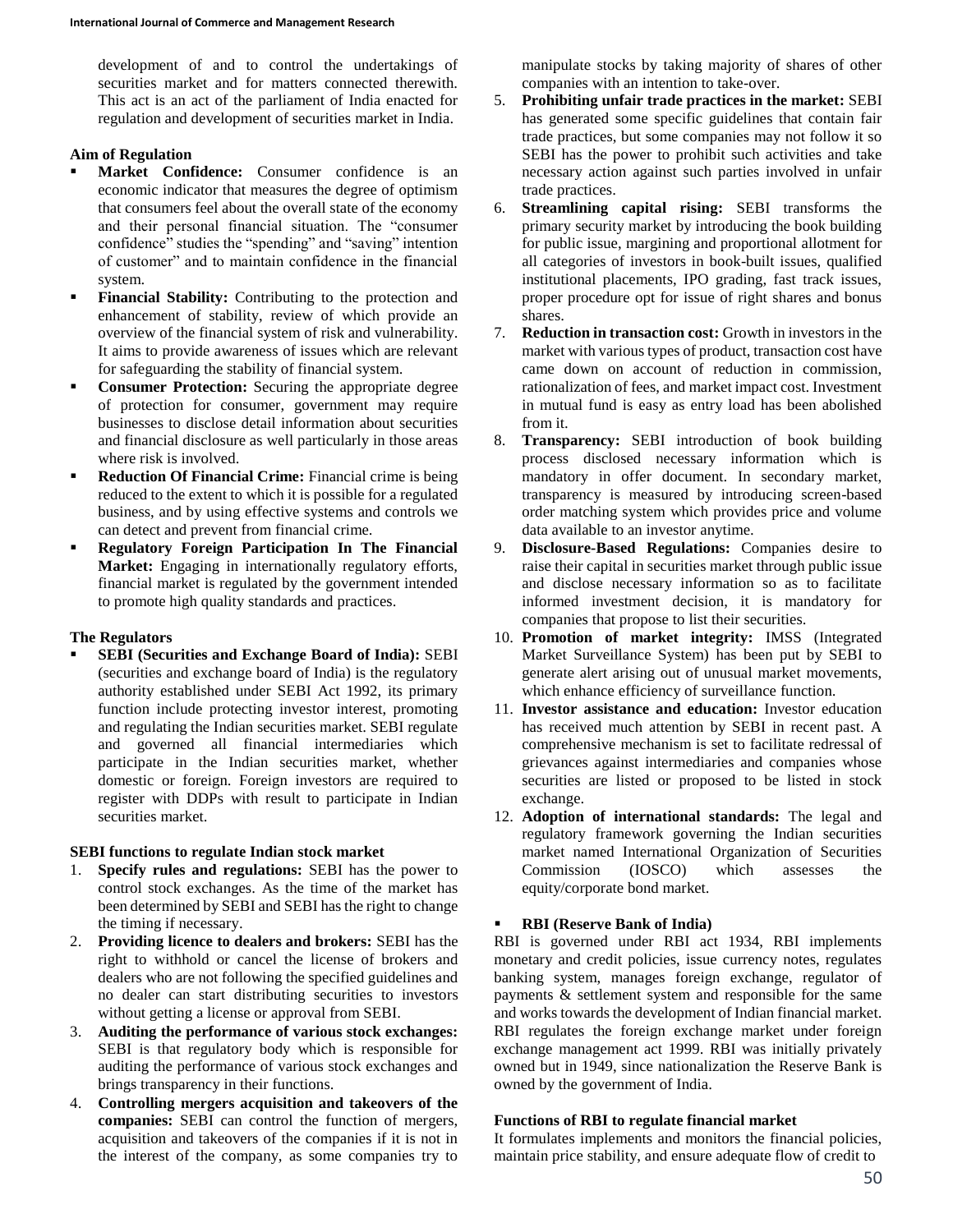#### productive sectors.

The main aim is to maintain public confidence in the system by protecting the interest of investor by suggesting parameters of banking operations for country banking and financial system functions and also provide cost-effective banking solution for the public.

RBI promotes external trade and payments and developments of foreign exchange market

### **NSE (National Stock Exchange)**

NSE is also had a role as securities market participant, it set out and implements rules and regulation to govern the securities market. Different rules and regulations are for member's registration, listing of securities, monetary transactions compliance by members to SEBI/RBI regulations, investor protection etc. NSE set rules specifically to each of its trading segment. NSE regulated and inspected on regular basis by SEBI to ensure compliance.

### **Function of NSE to regulate financial market**

- 1. Norms, procedures, terms and condition to be compiled with for inclusion of securities in the official list of NSE securities.
- 2. Prescription from time to time, of capital adequacy and other norms which shall be required to be maintained by trading members.
- 3. Maintenance of records and books of account by trading members as it may deem fit and record as required under securities contract (regulation) act.
- 4. Settlement of dispute, complaints, claims arising between trading members and non trading members relating to any transaction in securities made on the exchange including settlement by arbitration.
- 5. Norms and procedures, in respect of incidental or consequential to closing out of contract, deals or transaction.
- 6. Norms, procedure, terms and condition for registration and continuance of registration of participants.
- 7. Dissemination of information, announcements to be placed on the trading system.

## **Investor protection measured by SEBI**

- Regulation in business of stock exchange and any other securities market.
- Regulating and registering the working of intermediaries like brokers, sub-brokers of stocks, share transfer agents, deed trustees, banker to an issue, registrars to an issue, underwriters, merchant bankers, investment advisers, portfolio managers etc. which are associated with securities market.
- Regulating and promoting self regulatory organizations
- Carry out inspections, audits of securities exchange and intermediaries etc.
- Promoting investor education and training of intermediaries of securities market.
- **•** Prohibiting unfair trade practices and fraudulent relating to securities market
- Regulating substantial acquisition of shares, through amalgamation or take-over of companies
- Prohibiting insider trading in securities
- Any information relating to transaction in securities from any bank, authority corporation agencies which is under

investigation or inquiry by SEBI

 Regulating the work of depositories, participants, custodians of securities credit rating agencies, foreign institutional investor etc.

### **Investor awareness campaign**

The main focus of SEBI is to educate the small investor which is clearly evident from the motto "An Informed Investor is Safe Investor". Awareness is spread through various conferences, exhibitions, mela, seminars, union budget meetings for small investors all over India, around 2188 workshops have been conducted in around 500 towns/cities and more than 5 lakh investors took part in various programmes.

- Advertisement: SEBI has planned simple "do's and "don'ts for investor of securities market, Till now more than 700 advertisement relating to securities market appeared in 48 different newspapers, magazines etc.
- Educating Material: SEBI has prepared educating material for the investor as standardized reading material and presentation for the workshops.
- SEBI Website: (http://investor.sebi.gov.in)
- All India Radio: Special programmes have been held on all India radio. SEBI officially participate in programmes aired by all India radio.
- Cautionery Message on Television: To reach out to the large number of investors, use of electronic media is used and a short cautionary message which has been prepared and telecast wherever necessary.
- Protection of Retail Investor: Retail investor is not in a position to identify the real picture of risk factors associated with certain schemes. So they are not able to make informed decision. Small investors must take adequate precaution before investing in any securities or IPO issues.

## **Recent reforms in financial market**

- **Proposal To Merge FMC with SEBI:** To strengthen the regulation of commodity forward market, our finance minister proposed to merge the FMC (Forwards Markets Commission) with the capital market and SEBI, FMC is a statutory body which was set up in 1953 and FCRA (Forward Contracts Regulation Act) is the regulatory authority takeover by the ministry of finance, government of India. The merger will prevent the illicit off-market trades which extends to many parts of the country. Such merger will definitely help in curbing such practice with SEBI having jurisdiction to regulate the commodity market in addition to its well-managed capital market.
- **Proposal to set up public debt management agency:** In fast developing Indian equity market, which intent to promote investment in India and deepening the Indian bond market, government of India proposed Public Debt Management Agency (PDMA) to control India's external borrowing and domestic debt simultaneously, Which will impact the bond market and will help RBI focusing on its core functions with the bond market and facilitate better planning and management of domestic and foreign market borrowing.
- **Establish Financial Redressel Agency:** FRA is been develop with a view to address grievances against all financial service providers. It must be a single complaints resolution agency which become a reality for consumer